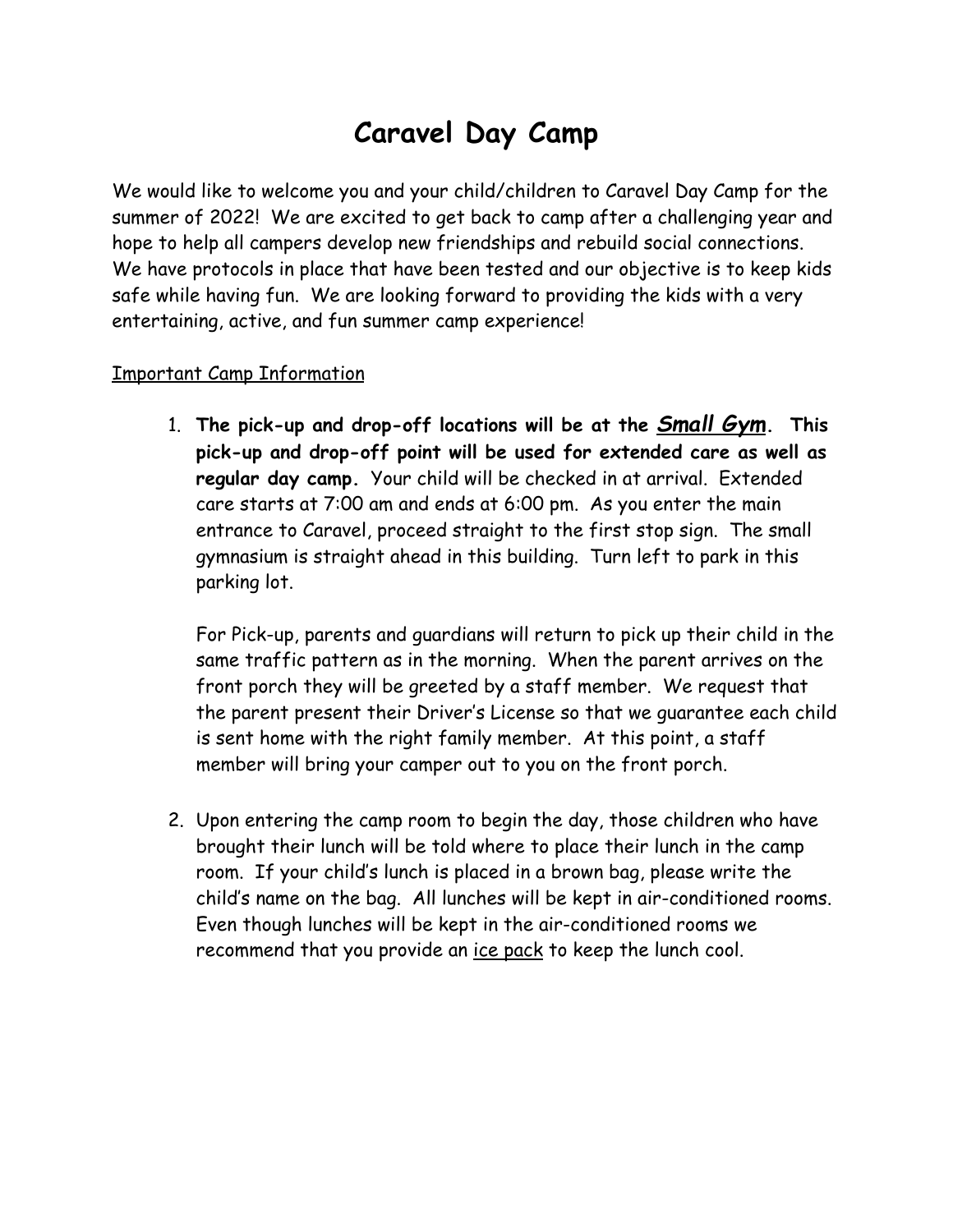- 3. While most campers pack their own lunches, if you are interested in purchasing lunch, you must order it by the Friday before the upcoming week. If possible, it is best to order lunch as soon as possible. Lunch can be purchased using your CampDoc account. Each lunch will cost \$5.00. We order our food from Pat's Pizza daily. The options include Pizza, Hamburger, Hot Dog, Turkey Hoagie, and Ham Hoagie. Lemonade, Chips, and Grapes will be provided as well.
- 4. The official camp day begins at 8:30 and ends at 3:00.
- 5. It is *expected* that your child brings one to two water bottles every day. I recommend that each child bring his/her own sunscreen every day. To help us best protect your children, please apply before getting to camp in the mornings.
- 6. A backpack, a swimsuit, and a towel will be needed on Monday, Wednesday, and Thursday. Kindergartners will go to the pool on Wednesday and Thursday only. Please have your child *come to camp* in their bathing suit on their swim day. However, it is never a bad idea to have a bathing suit packed for every day of the week since we will frequently perform water activities at camp. We will be going swimming at Wedgewood Swim Club located in Eagle Glen neighborhood near the intersection of Rt 273 and Rt 1.
- 7. If your child(ren) is in aftercare, it will be wise to provide them with additional snacks. They will have worked up an appetite.
- 8. It is recommended that each child have an available spare outfit in a Ziploc or plastic bag labeled with your child's name. We will keep this outfit in the camper's backpack. In case of an accident we will be able to use this clothing.